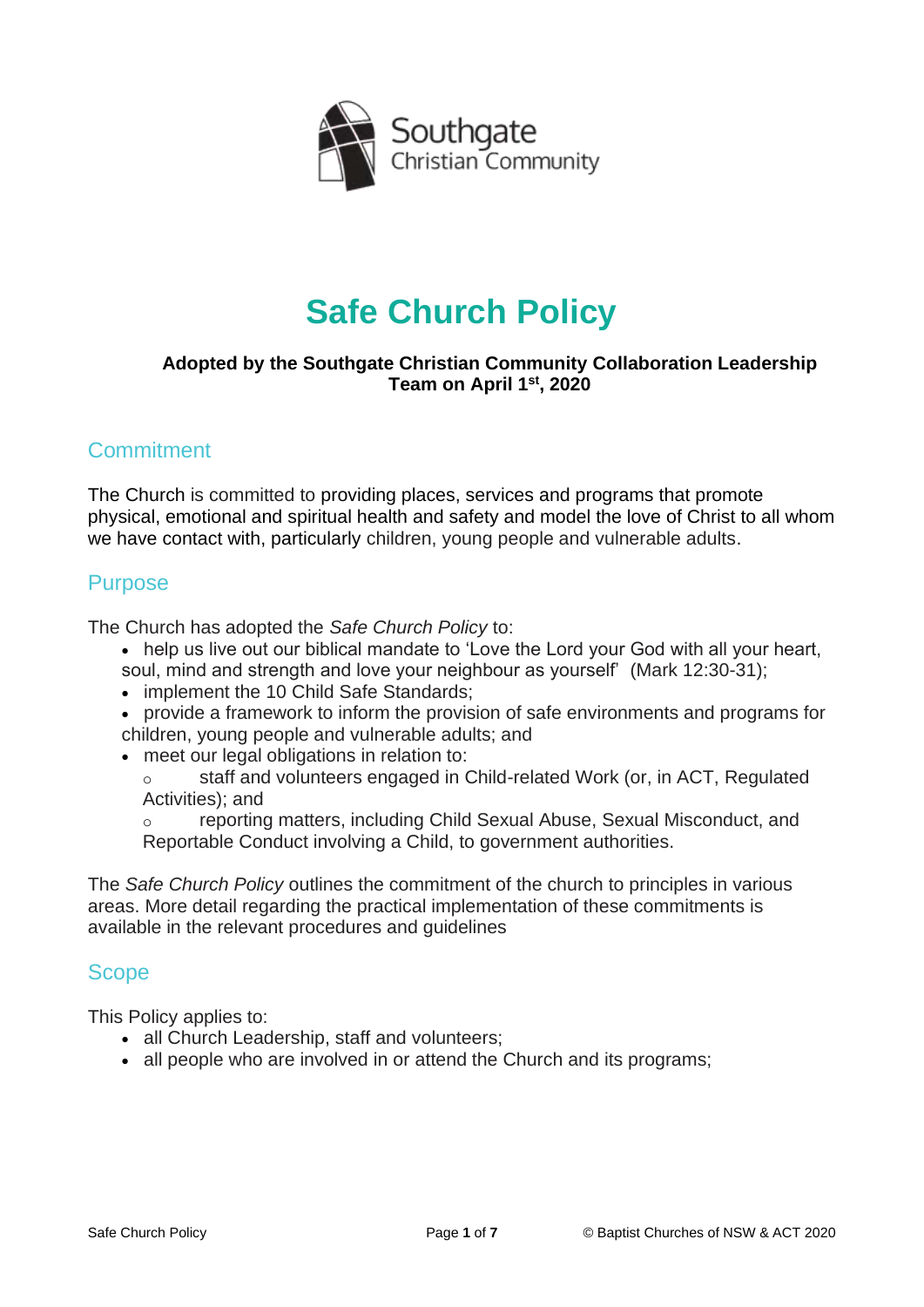## **1. Activities and Services for Children at the Church**

As a church, we commit to providing spaces, programs and relationships that are physically, emotionally and spiritually safe.

### 1.1 Church Leadership:

- a. recognise that children and young people are an integral part of the Church and talk about this in services, sermons, training events and meetings;
- b. involve children and young people in the routine of church life where appropriate
- c. consider the needs of children and young people when they make decisions about budgets, buildings, renovations, use of property, décor, or catering; and
- d. encourage children and young people to have input in decisions that affect them by including them in church forums and meetings when appropriate.

### 1.2 Safe Church Team:

- a. talk with children and young people about the fact that they have the right to feel safe, to be listened to and to have their views respected (including discussing what they should do and who they should approach if they feel unsafe or hurt, or they suspect that someone else is unsafe or hurt); and
- b. ensure their contact details are accessible to children

### 1.3 Staff and volunteers:

- a. listen to children and take seriously what children are saying;
- b. talk with children and young people about the kinds of behaviours, attitudes or 'culture' that they would like to promote in their group;
- c. encourage children and young people to have input regarding the content and activities they would like to be part of their group.

Please see the *Guidelines for Activities with Children and Young People* for more detail.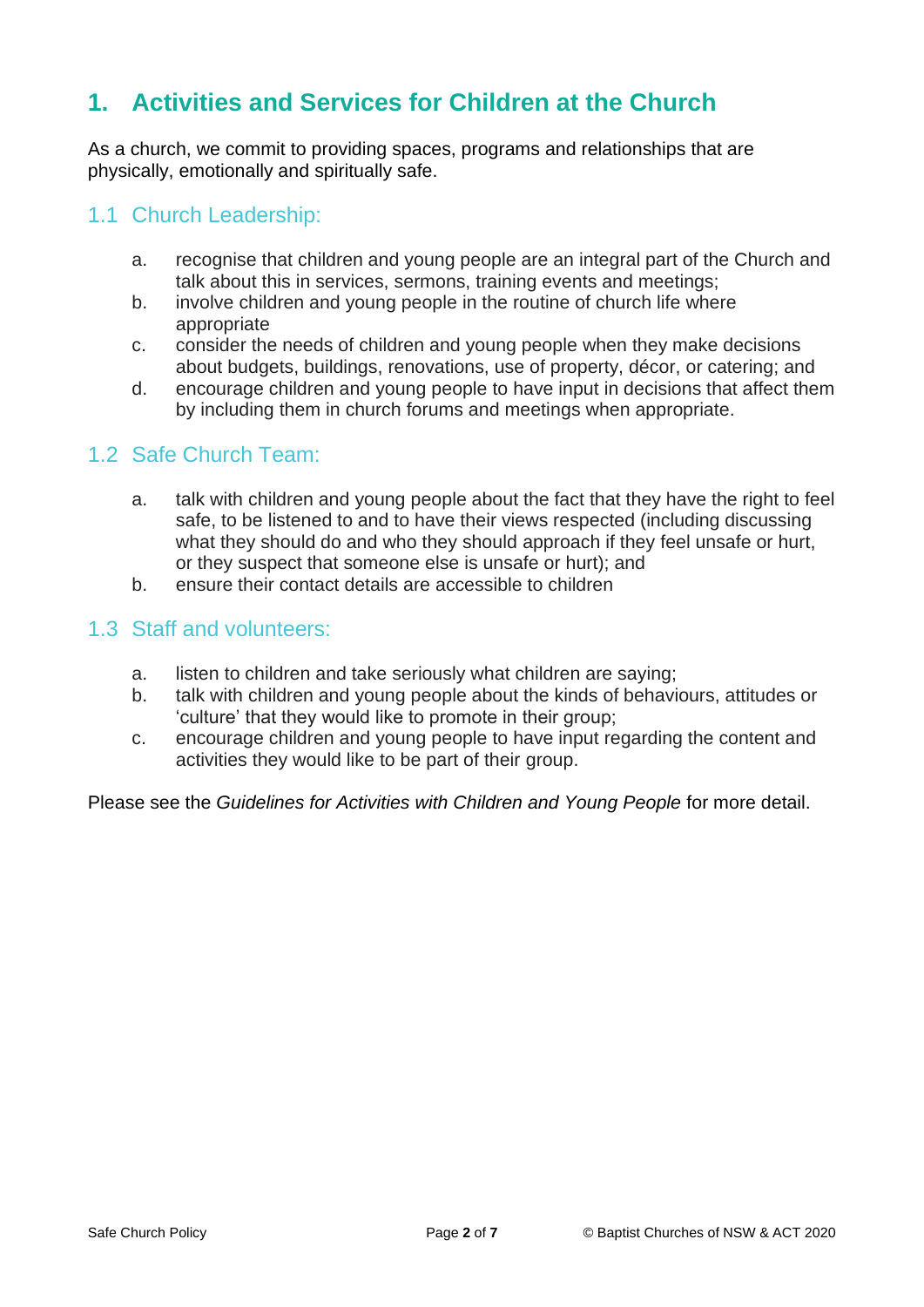# **2. Staff and Volunteers**

### 2.1 Screening, selection and induction of Staff and Volunteers

- a. The church will undertake appropriate screening processes for all staff and volunteers
- b. The church will engage in fair and transparent selection processes for all staff and volunteers
- c. The church will provide appropriate induction for all staff and volunteers
- d. All staff and volunteers are to be recruited, selected and inducted in accordance with the *Procedure for Staff and Volunteers.*

### 2.2 Training and Resourcing of Staff and Volunteers

- a. The church will ensure that staff and volunteers develop the knowledge and skills to create safe spaces for everyone, particularly children and young people.
- b. The church will ensure that staff and volunteers have access to information about creating safe spaces and that they all undergo appropriate training regarding the available Procedures, Guidelines and Forms.
- c. The church will support staff and volunteers with adequate resources to enable them to maintain and promote safe spaces for everyone, particularly children and young people.
- d. The church will implement the *Procedure for Staff and Volunteers*

### 2.3 Standards of Behaviour for Staff and Volunteers

- a. The church will provide spaces, programs and relationships that are physically, emotionally and spiritually safe.
- b. The church will expect all staff and volunteers to uphold the *Code of Conduct* which includes expected behaviours for those who engage in ministry with children and/or vulnerable people.
- c. The church will expect staff and volunteers to follow *Guidelines for Activities with Children and Young People*.

Please see the *Procedure for Staff and Volunteers* and the *Screening Questionnaire* for more detail.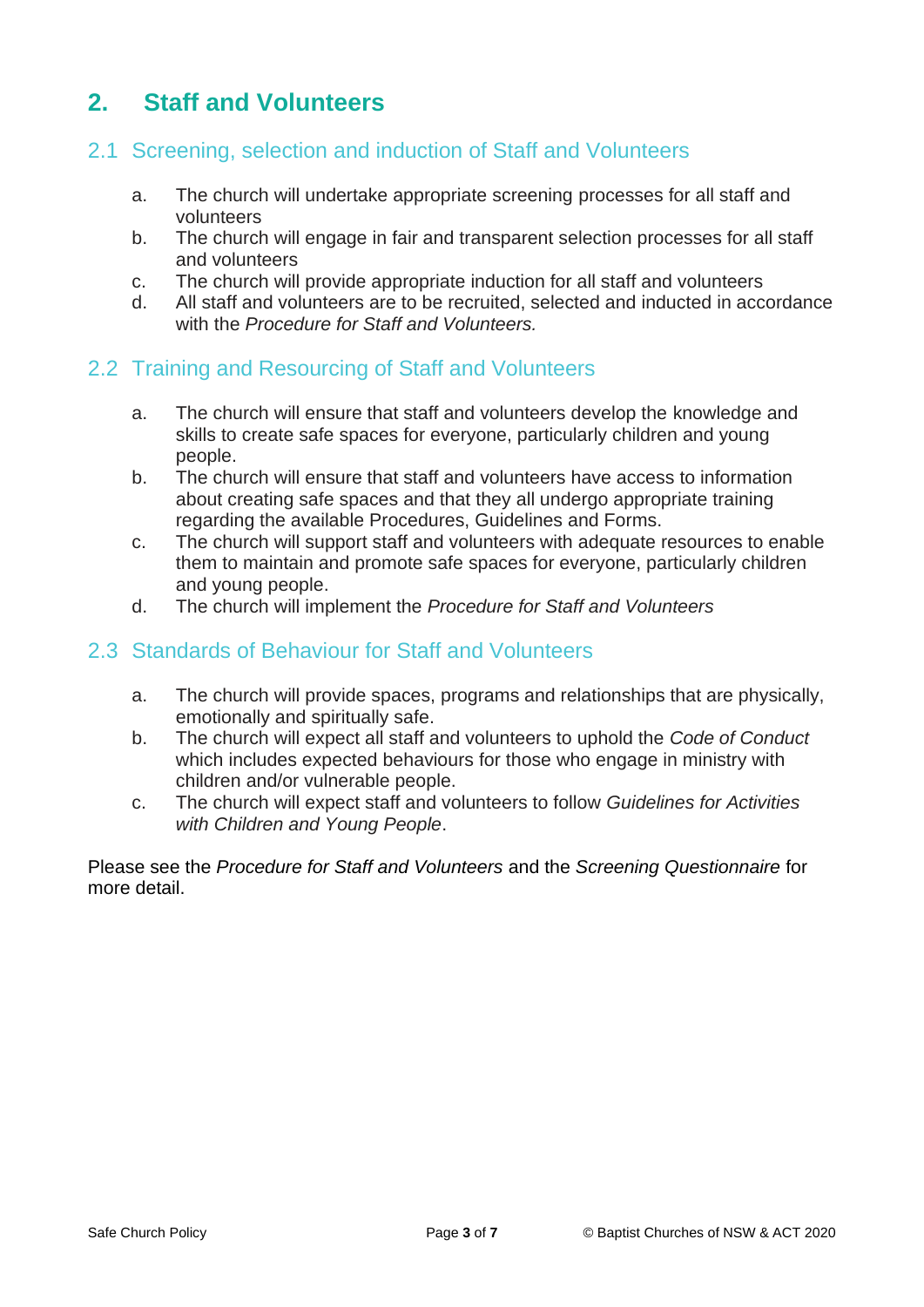# 3. **Conflict, Complaints and Concerns**

### 3.1 Responding to Child Protection Concerns

- a. The church will ensure appropriate and timely reporting of all child protection concerns and any complaints relating to child sexual abuse and/or sexual misconduct involving a child in accordance with the *Procedure for Responding to Child Protection Concerns*.
- b. The church will ensure that all child protection concerns and complaints will be reported to the relevant government departments and, if necessary, Police as soon as possible and in accordance with legislative duties.

### 3.2 Complaint Handling

- a. The Church will respond to complaints in accordance with the *Procedure for Handling Complaints against Staff and Volunteers*.
- b. Where there is a complaint that a staff member or volunteer has engaged in abuse, including child sexual abuse and sexual misconduct involving a child, the Church will treat the allegation as a serious breach of the *Code of Conduct* and respond in accordance with the *Procedure for Handling Complaints Against Staff and Volunteers.*
- c. In the event of receiving a complaint that relates to a minor breach of the Code of Conduct or a grievance, the Church may determine to respond to the matter in accordance with the *Procedure for Resolving Conflict.*

Please see the *Procedure for Responding to Child Protection Concerns and the Procedure for Handling Complaints against Staff and Volunteers* for more detail.

### 4. **Safe Environments**

### 4.1 Physical Environments

- a. The Church will ensure that physical and online environments promote safety and wellbeing and minimise the opportunity for children and young people to be harmed
- b. The Church will comply with Work, Health and Safety requirements.
- c. The Church will consider the impact of the physical environment on the potential for risk to children and vulnerable people.
- d. The Church will identify and address risks arising from the physical environment in which programs and activities take place.
- e. If the Church has any residential property that is identifiable as being church property then the Church will ensure that all regular adult occupants of that property obtain and hold WWCC or WWVP clearance for the duration of their residence.
- f. The Church will consider whether any ministries it supports, including overseas ministries, have appropriate child protection practices in place? (This includes consideration of whether supporting orphanages overseas is appropriate)

### 4.2 Online Environments

The Church will promote safe online behaviour in any electronic communication Please see the *Guidelines for Activities with Children and Young People* for more detail.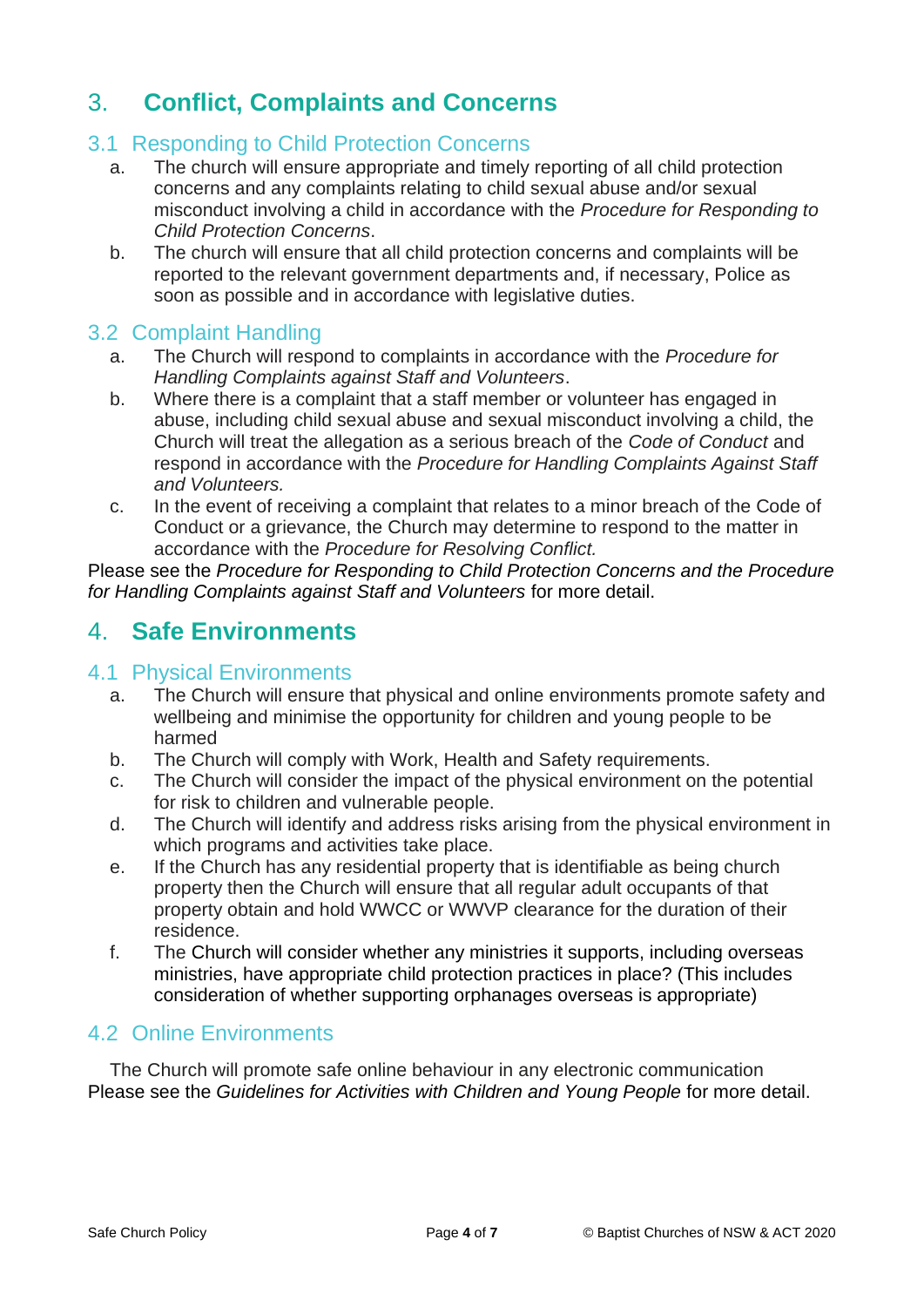# 5. **Risk Management**

### 5.1 Persons of Concern

The Church will manage any person identified as a Person of Concern in accordance with *An Australian Baptist Response to Persons of Concern*.

#### 5.2 Risk Assessments

- a. The Church will ensure that Ministry Leaders complete and make a record of a risk assessment in relation to any program or activity undertaken at, for or with the Church.
	- for regular activities, the risk assessment will be conducted at least annually and whenever there are significant changes in the program activities, attendance or location.
	- for special activities, the Ministry Leader or Safe Church Team will complete a risk assessment.
- b. The Church will ensure that appropriate and reasonable precautions are adopted to address risks identified as part of a risk assessment. When considering what measures are appropriate, the Church will consider the likelihood of an incident occurring, the seriousness of the consequences and the difficulty of avoiding the risk.
- c. The Church will store risk assessment forms in a secure location for a period of at least 45 years.

### 6. **Third Parties and Affiliated Entities**

- a. The church will require any third party (tenant or external party using church property) that provides services to children and/or young people to provide written confirmation of their compliance with the Child Safe Standards at least annually.
- b. The church will ensure that any affiliated entities (any entity or program that is, or is represented as, a ministry of the Church) comply with Child Safe Standards including annual reports to the governance body regarding child safety.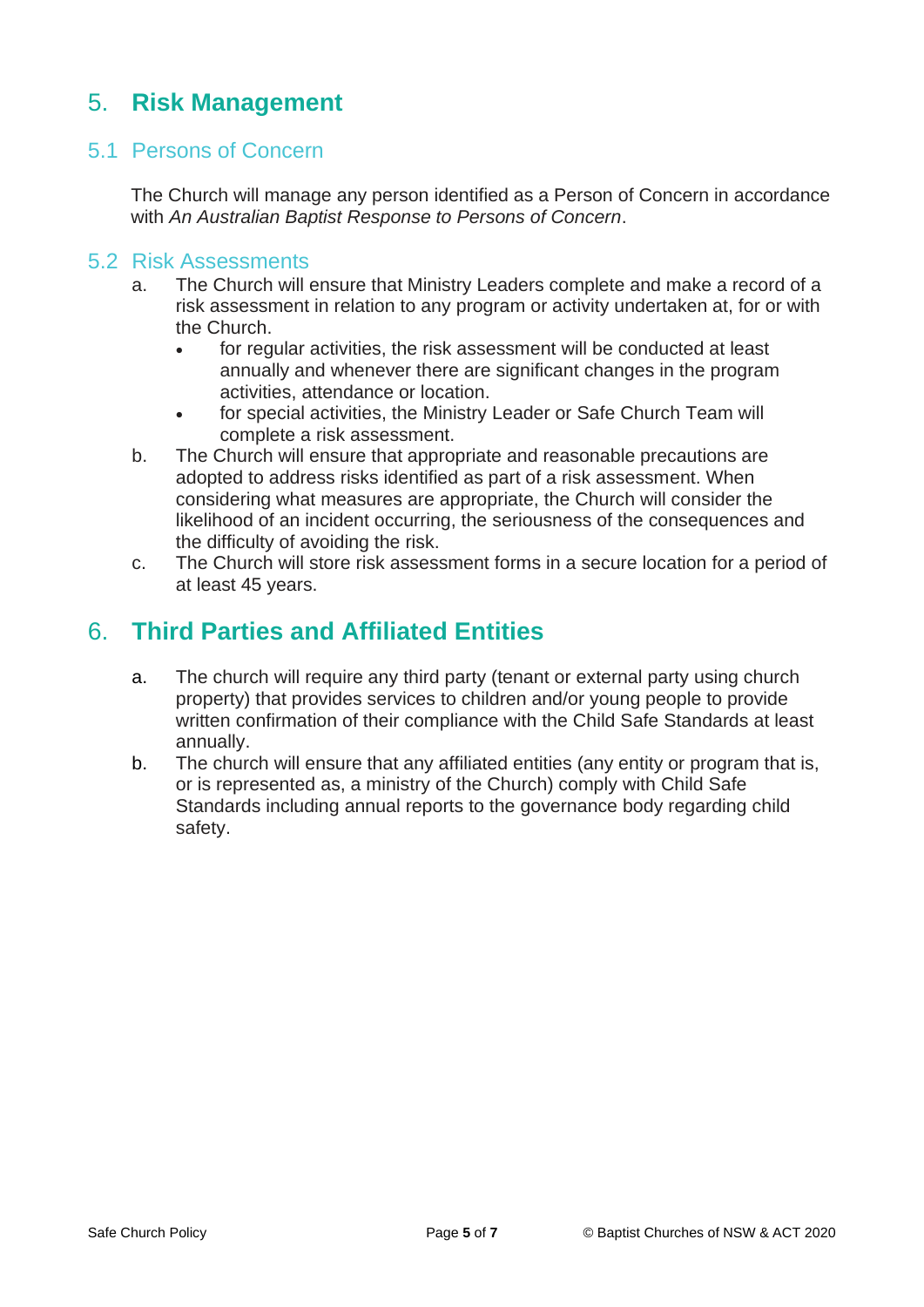# 7. **Recordkeeping**

- a. The Church will retain all written records for a minimum of 45 years, in hard copy and/or electronically in a secure manner.
	- Where records contain, or may contain, sensitive information, they will be kept in a manner that protects confidentiality and will only be accessed by a limited number of authorised persons.
	- Where records are kept in hard copy, they will be held in a secure location with proper consideration of access, and physical conditions.
	- Where records are kept electronically, they will be monitored to ensure security and ongoing accessibility.
- b. Records to which this item applies includes, but is not limited to:
	- **Ministry Information Sheets**
	- Staff and Volunteer files
	- Attendance (sign-in/sign-out) sheets
	- Risk assessment forms
	- Safe Church Register
	- Safe Church Concerns forms and any contemporaneous notes regarding reporting decisions
	- Annual Safe Church commitment by third parties and affiliated entities
	- Dated copies of any *Safe Church Policy*, Procedure, Form or associated document in force at any time

Please see the *Privacy Policy* for more detail.

### 8. **Review and Accountability**

### 8.1 Internal Review

The Church will review this policy annually.

### 8.2 External Accountability

The Church will seek advice from and communicate with the Baptist Churches of NSW & ACT Ministry Standards Manager in relation to any Reportable Conduct, Child Protection Concerns and/or Complaints against Accredited or Recognised Ministers in accordance the *Procedure for Handling Complaints against Staff and Volunteers* and the *Procedure for Responding to Child Protection Concerns*.